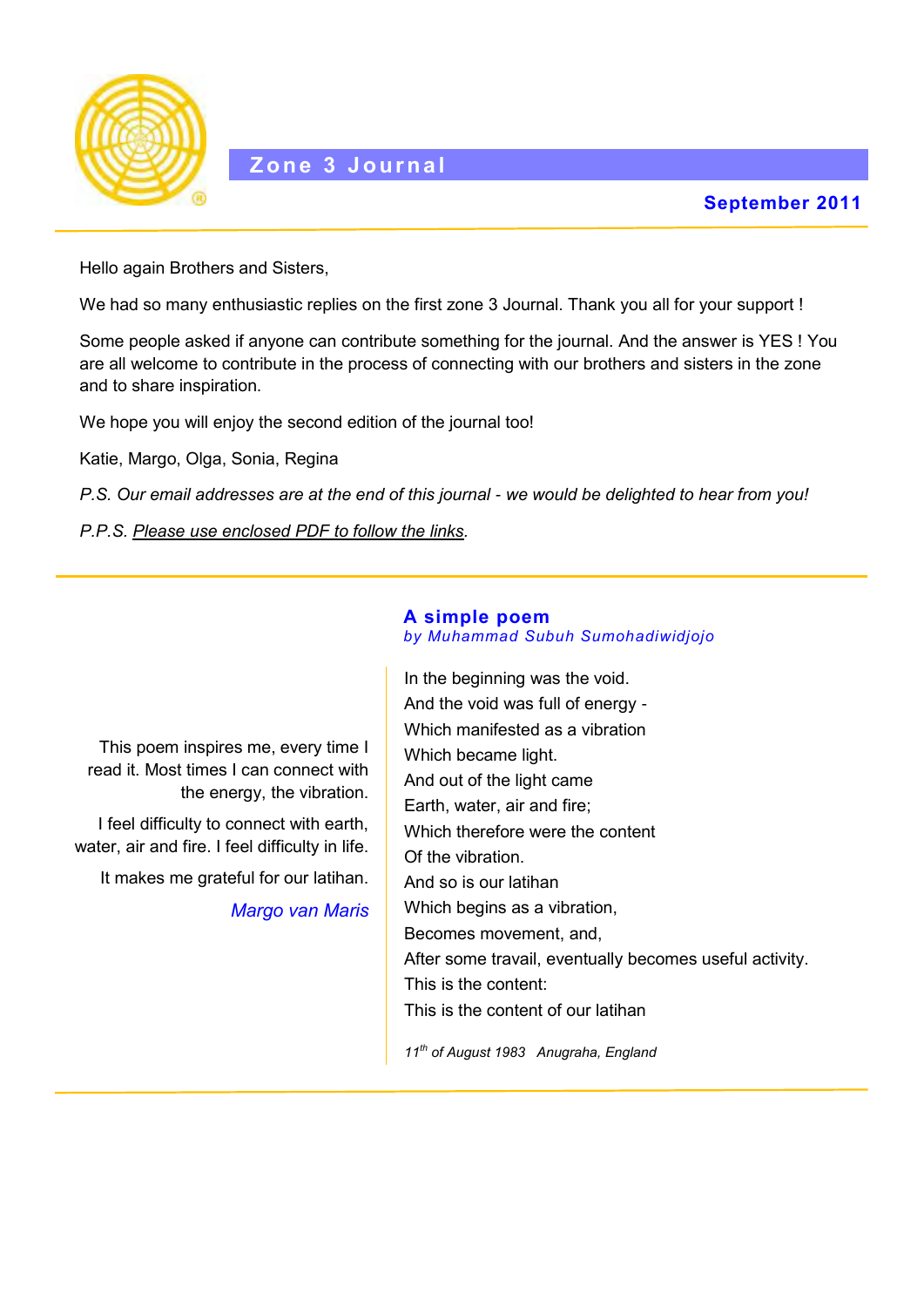## *Mother and daughter by Sonia Ray*

One of the highlights of this years Subud Britain's congress for me was that my youngest daughter was there too, and we were able to share latihan and kedjiwaan sessions together.

Our group had another mother and daughter in it and it felt very special. Over the two days we spent together we tested many questions including ones about trust and courage, how we regard our hearts, minds and bodies and how God would have us do so. We also asked how we stories, mother and daughter and father and son love ourselves and how God loves us followed by ones too. how we should love ourselves, according to God's will. Questions often tested and always, for me, needing reinforcing.

The kedjiwaan session ended with some testing about angels, and how we can ask the angels for help, surprising, light and lovely receivings. We felt that we deepened and strengthened our bonds not just with each other but also with the rest of the group. Both my daughter and I are feeling the strength of that receiving still and are carrying it into action in our daily lives.

It would be great to hear of other shared family

## *Subud Britain's Racing Team*



*[More pictures from Great Malvern 2011 by Antony Tibbs](https://picasaweb.google.com/antonytibbs/GreatMalvern2011)*

<https://picasaweb.google.com/antonytibbs/GreatMalvern2011>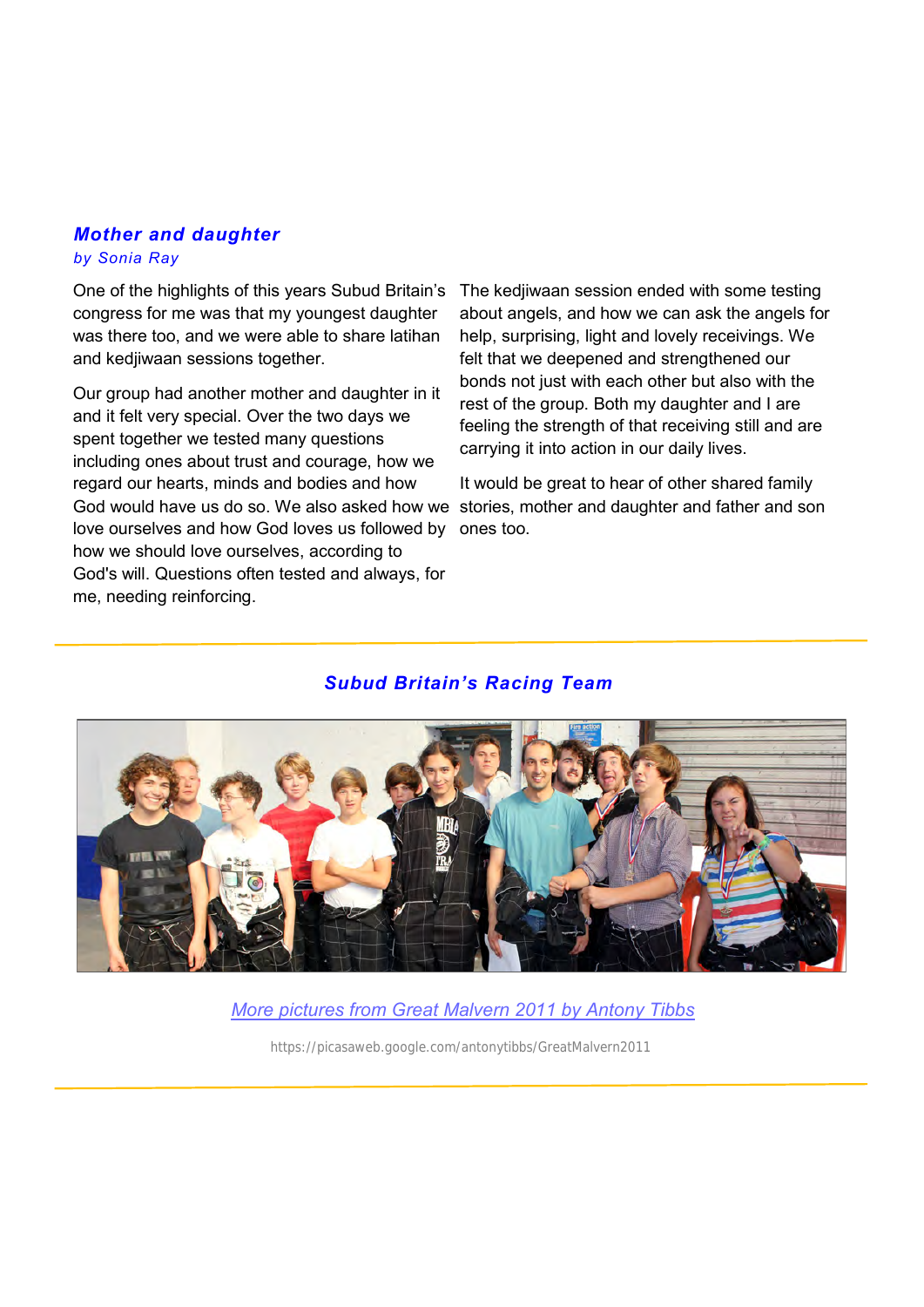## **New SICA Website**

**S**pirituality **I**nspiration **C**reativity



[...] there has been so much attention to business, but SICA is still important because we cannot show people the latihan. But we can show the results of our latihan, especially as we continue in Subud and become more and more able to know and express our own real talents. And if people can learn to feel the difference between what has content and what does not, that can make a difference in the world.

*Ibu Rahayu (paraphrased by Latifah Taormina, SICA Chair)*

*[www.subud](http://www.subud-sica.org/)-sica.org*

# **Do good to yourself - and to Robiyan and Harina**

*by Robiyan Easty*



We have a house for sale… maybe even two. Some years ago we embarked on a project to build 4 houses on a plot Harina had inherited near the historic town of Marathon and just 700 meters from the best beach close to Athens. We took a big building loan. We had many delays and now have been hit by the financial meltdown here in Greece. We sold one of the houses but now urgently need to sell one more. Unfortunately the market is dead because of the crisis. If we don't sell another house very soon we are in grave danger of losing everything.

So here is the big news… **we have reduced the price by almost 30%** for a quick sale.

It is an area of natural beauty with very little development allowed and yet has a dual carriageway highway all the way into Athens. The port of Rafina is only 20 minutes away and Athens airport only 40 minutes away.

We will be keeping one of the houses for ourselves. Villa rental is very popular. We can join with other owners to do this together.

Also we can split each house by a simple conversion into two apartments/maisonettes, of 44 and 88 square meters respectively. So there is a lot of flexibility and the building standard is very high.

If we sell two houses like this we can have a little Subud enclave there.

So first come, first served. All you who live in the cold and damp northern climates have a great opportunity here. Retire to Greece and do yourselves and your bones a favour.

#### *More details at:*

[http://www.livinlovin.gr/luxury](http://www.livinlovin.gr/luxury-home-nr-marathon/)-home-nr[marathon/](http://www.livinlovin.gr/luxury-home-nr-marathon/)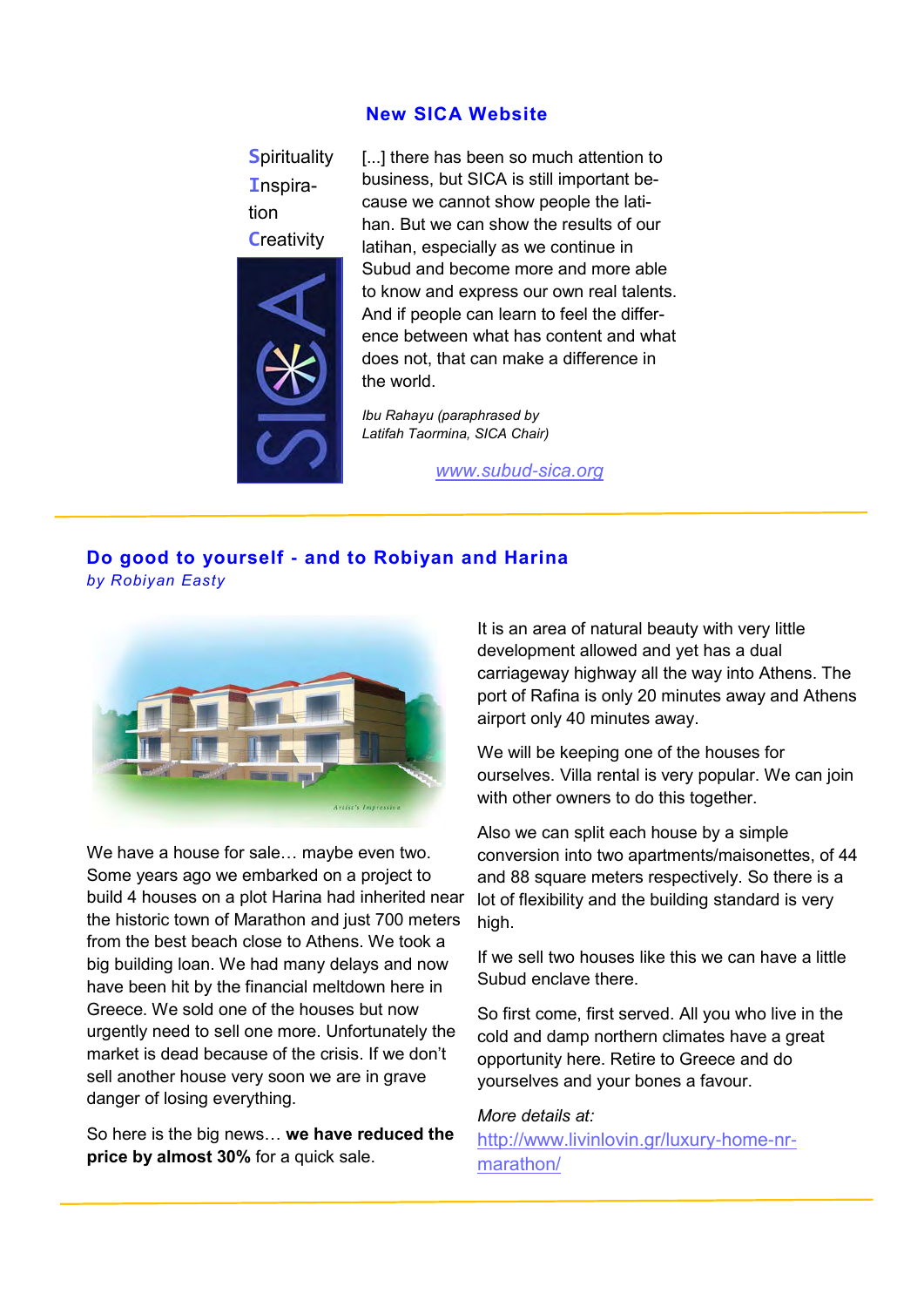**Hear no evil , see no evil, speak no evil**  *by Wouter Hanhart*

Zone 3 meeting in Lisbon 2011: *Wouter Hanhart*, KC Holland *Howard Ray*, KC UK *Ra'oef Neuman*, KC France



## **Impressions of the German gathering**

*by Margo van Maris*

#### *Best practice*

Unexpectedly I did not have to work in the first week of August, the week of the German gathering, and my son had holiday. So following the great habit of Subud :-) we decided to go after the gathering had already started. The Germans did not complain; they welcomed us warm heartedly!

#### *Pondering*

We watched a documentary about the Subud group in Wolfsburg under the guidance of Richard Engels. I wondered and pondered about how aware we are of our own history and the influence it has on us individually. I think I am a little bit aware of my family history and my countries history, but not of my Subud history, even though it probably affects me. Perhaps there is room for improvement?

#### *A muscle ache*

Saturday night a Subud sister recognised our rigid bodies, moving from one chair to the next, and she offered to give a workshop 'five rhythm dance'. Of course I joined in, it was great! It starts with slow music to which you make continuous movements, it does not have to look good. It is about the movement itself, to let it arise from within or from the music. These movements are the 'female' aspect. Then the music changes, it becomes faster and different, the movements becomes more rhythmical. This is the 'male' aspect. Then the two aspects come together, the music becomes fast, loud, vivacious. You do not dance alone any more, but you make contact with others in the dance, in the movements. You have fun.

Then the pace changes again and you turn inward again, the movements become fluent, continuous. Those who can, dance lying down because that is the feeling you get. The dance lasted for an hour and a half, it was wonderful and it left me with a relaxed feeling. And a little muscle ache…

## *None Subud members*

My son (21) is not opened. To his joy there were many! But he enjoyed being around Subud people (his words), the swimming pool (fact), and getting to know beautiful German girls (my words)!

Germany, thanks for a wonderful time!